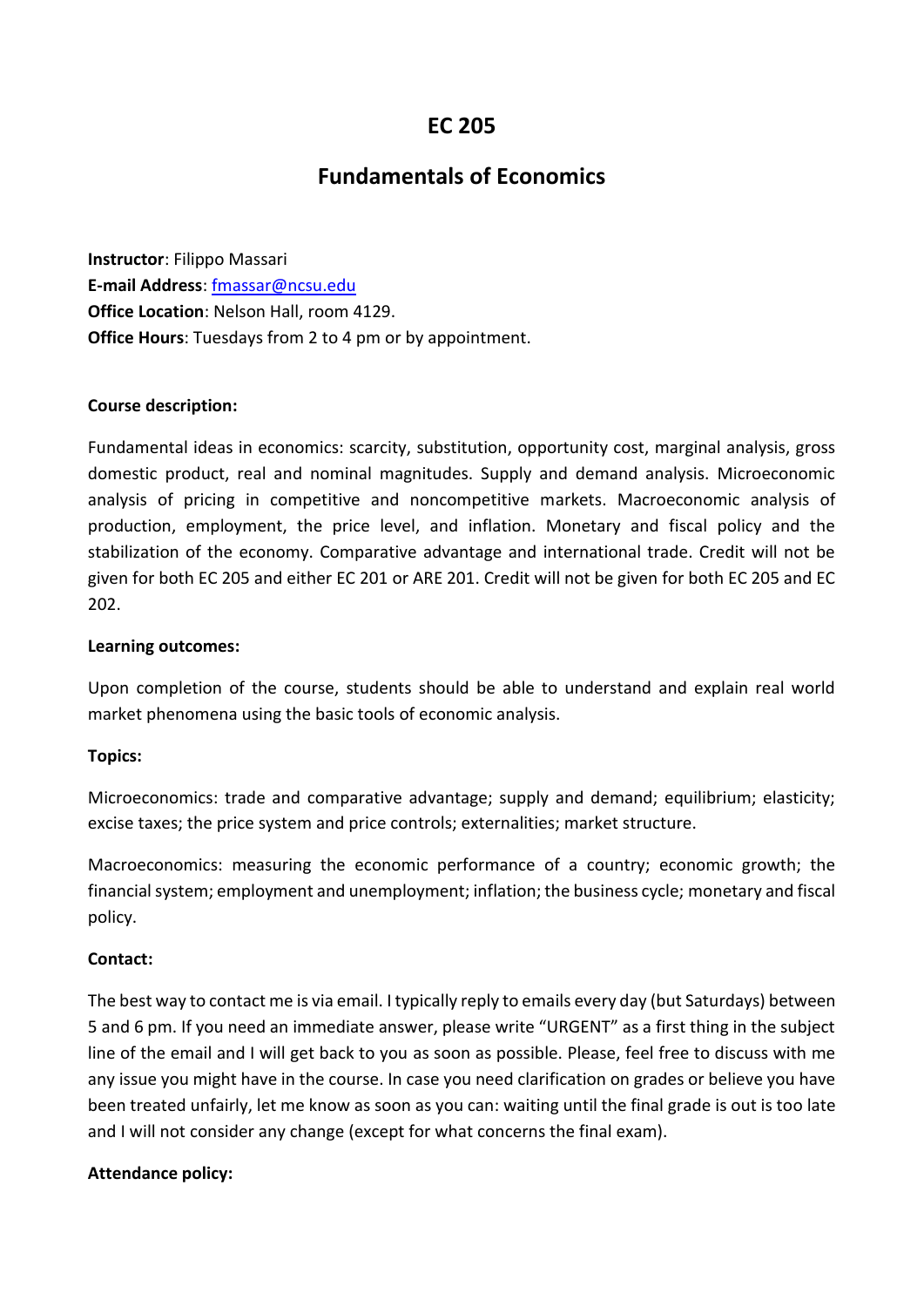Attendance is compulsory, as required by school regulations for 100 and 200 level courses. You are entitled to 2 free unexcused absences, after which your grade will decrease by 1 point for any additional unexcused absence. In order to be excused for an absence, you will have to provide me with the proper documentation within a week. Absences are considered excused if they fall into one of the categories listed [here](https://policies.ncsu.edu/regulation/reg-02-20-03-attendance-regulations/) according to university regulations. Your excuses should be sent to me within one week.

Be on time! I will not initially penalize those who are late for class. However, if I notice that this happens often, I will start counting it as 1/3 of an absence (meaning that if someone comes late for three times, this will be counted as one unexcused absence). If you need to leave class early for any reason, let me know before the beginning of the lecture. If you fail to talk to me, you will be counted absent.

## **Grade components**

Homeworks and the assignment are not compulsory. You have two possibilities:

- Type 1 grading: Mid-term Exam 1 (October  $4<sup>th</sup>$ ): 30% Mid-term Exam 2 (November 8th): 30% Final Exam (cumulative, December 16<sup>th</sup> from 8 to 11): 40% If someone is absent to the exams without an excuse, they will get 0.
- Type 2 grading (strongly recommended): The grade will be the highest one between the type 1 grade and the grade based on the following components. Mid-term Exam 1 (October 4<sup>th</sup>): 20% Mid-term Exam 2 (November 8<sup>th</sup>): 20% Final Exam (cumulative, December 16<sup>th</sup> from 8 to 11): 30% Assignment: 10% Homeworks: 20% If someone is absent to the exams without an excuse, they will get 0. If you wish to do the assignment and avoid doing the homeworks, or do the homeworks and

skip the assignment, the component you leave out will not be given any weight. However, the homework component is based on all homeworks. If you don't submit a homework, this will enter the average as a 0.

| A+     |        | A-     | B+     | B      | В-     |       | ֊    | $\sim$ |        | D      |        |      |
|--------|--------|--------|--------|--------|--------|-------|------|--------|--------|--------|--------|------|
| $97 -$ | $93 -$ | $90 -$ | $87 -$ | $83 -$ | $80 -$ | $77-$ | 73-  | $70-$  | $67 -$ | $63 -$ | $60 -$ |      |
| 10     | 96.9   | 92.9   | 89.9   | 86.9   | 82.9   | 79.9  | 76.9 | 72.9   | 69.9   | 66.9   | 62.9   | 59.9 |
| 0      | a      |        | O      |        |        | a     |      |        | a      | q      |        | q    |

#### **Grades:**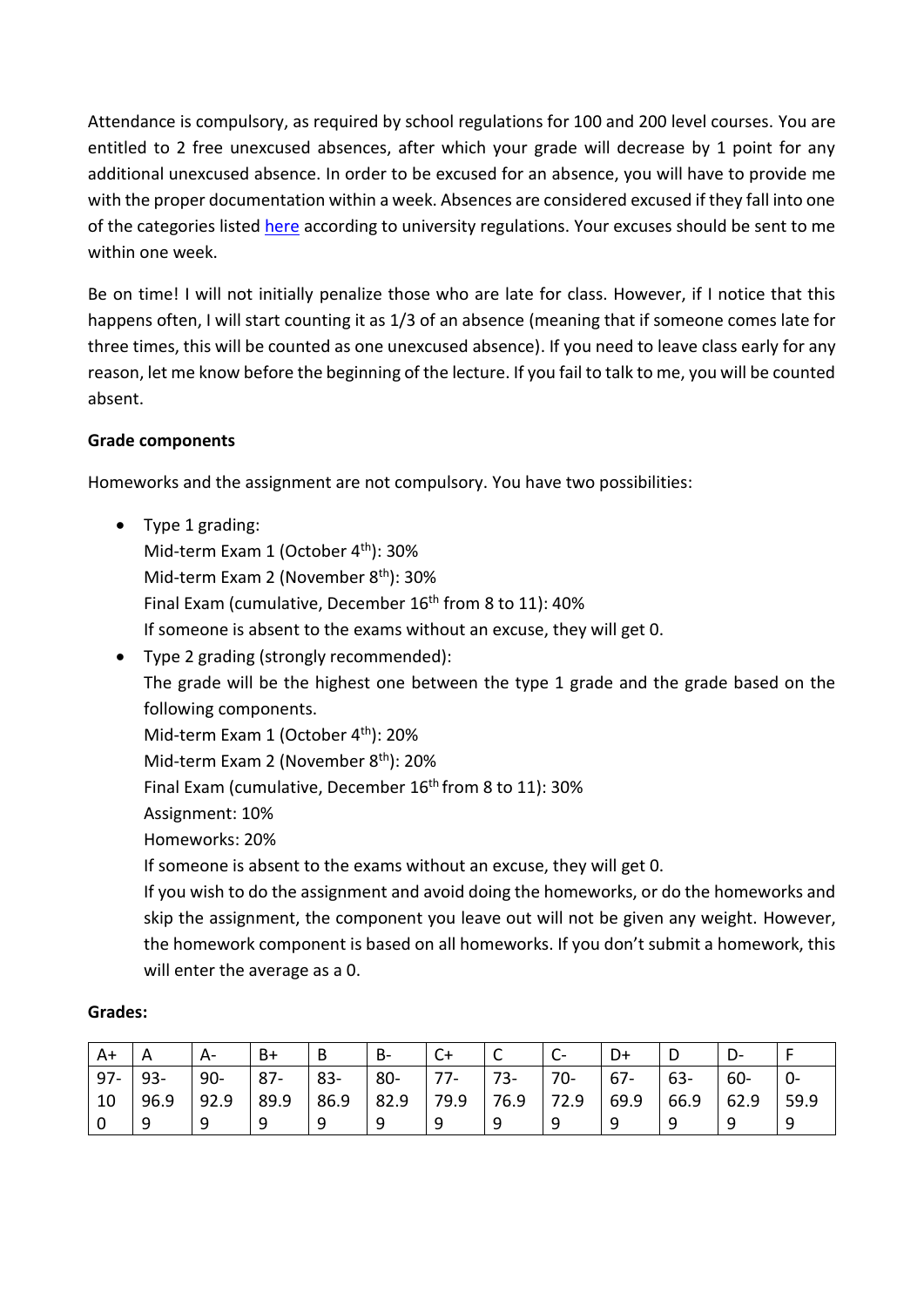If the class average final grade is below 79.99 (before points for absences are deducted), I will scale all grades in such a way to bring the average student to a 79.99 (corresponding to a C+). In order to ensure equal treatment in the class, I will not round up to the closest unit under any exception. Please, refrain from asking me to increase your grade.

## **Assignment:**

The assignment consists in finding a news article and analyzing the economics behind it. Students will be graded in their ability to relate theory and real world events and to express concepts in a coherent and logical fashion. Further information will be posted on Moodle.

## **Homeworks (done in groups):**

A pdf version of the homework must be submitted on Moodle by the specified date. Handwritten versions work fine, as long as they are converted into pdf files. You can scan them or even take a picture with your phone: as long as the work is a readable pdf, I am satisfied. Homeworks are to be completed in groups of 2 to 4 people. There is no requirement to stick to the same group for the whole semester; group members can change every time. If you are unable to find a partner, contact me so that I can try to match you up with somebody else. The first homework is an individual one and is not compulsory; however, those who submit it on time can replace their worst homework grade with the grade obtained on homework #1 (I promise I will be generous on that one).

Late submissions are accepted, but the maximum grade will be: 90 if you are late by less than 6 hours; 80 if you are late by less than 12 hours; 60 if you are late by less than 24 hours; 50 for delays of more than a day.

If you get a grade below 80 (before deducting the penalty for delays), you have the chance of resubmitting the homework via email within one week from the day grades are released and get up to 80. In case you are completely off in answering a question, I may give you the chance of resubmitting only that answer and get some points back.

## **Math skills:**

This course requires basic math skills, including the use of algebra. In addition, students will be expected to read and interpret information displayed on the Cartesian plane. Make sure you remember how to:

- Solve equations with one unknown variable;
- Solve a system of two equations with two unknowns.
- Compute percentage changes;
- Draw a straight line on a Cartesian plane when given its equation;
- Compute the areas of triangles and rectangles.

#### **Course material**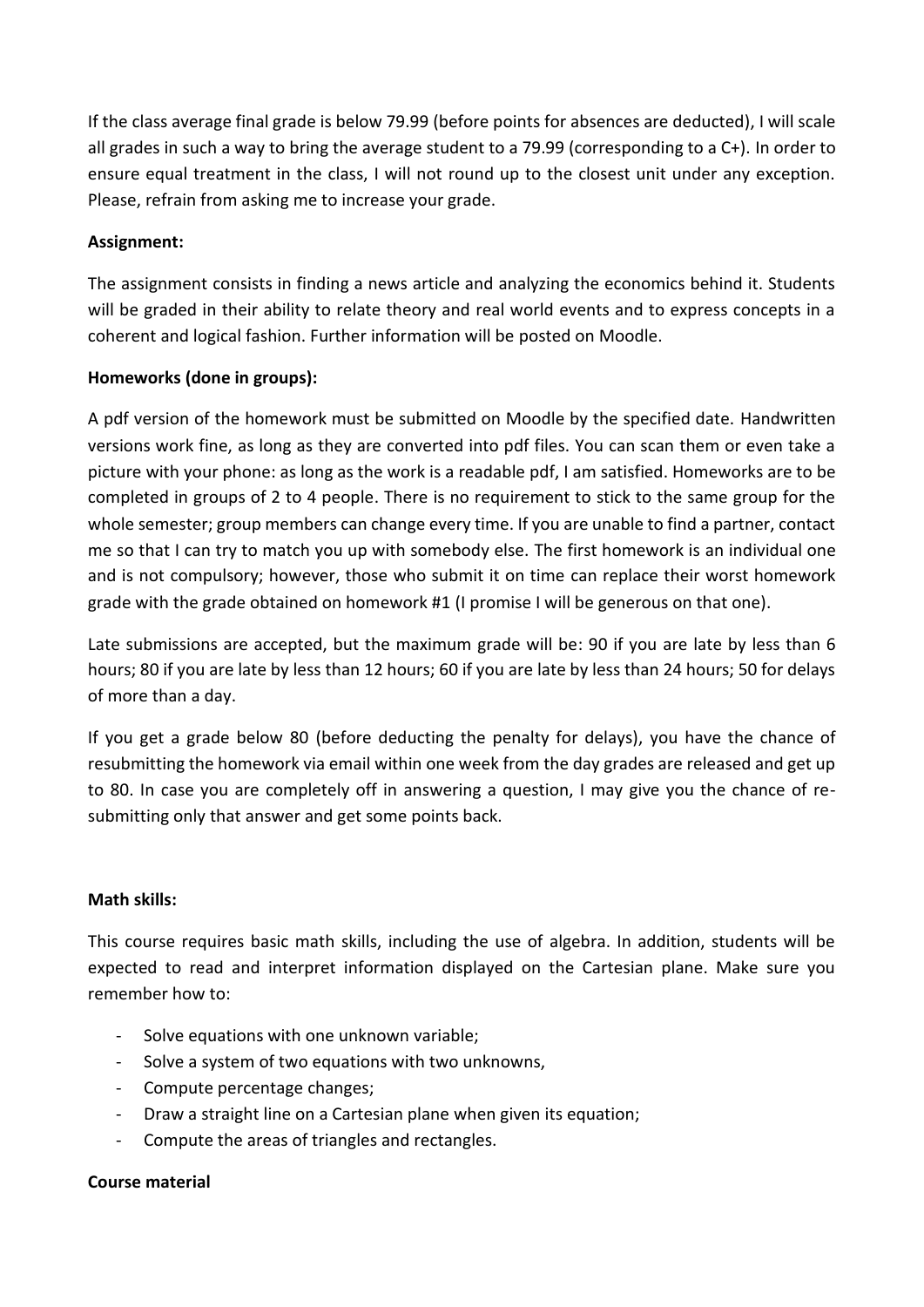The textbook we will be using is "Modern Principles of Economics" by Tyler Cowen & Alex Tabarrok, 3<sup>rd</sup> or 4<sup>th</sup> editions. We will not be using online resources offered by the publisher, thus a used copy of the book is perfectly fine. Additional material will be posted on Moodle.

# **Suggested readings:**

Learning economics is not easy. Taking courses is a necessary step in the right direction, but it does not provide you with all the knowledge you need. At the end of the day, curiosity about the many struggles the world has to face is the key attribute of anyone who really wants to grasp the topic. I would like to suggest a number of books, blogs, magazines and podcasts that are instrumental to this goal.

• Newspapers and magazines:

Three mainstream sources of news and analyses for economists are The Wall Street Journal, The Economist and The Financial Times. Student subscriptions are affordable.

• Blogs:

It is now very common for economists to write blogs in order to share their thoughts, their opinions, their research results and their explanations of economic concepts. There are different types of blogs: some of them tend to be overly technical and of interest only for those who work within the field; I will not mention any of these. In contrast, others are made for beginners or an audience of non-economists; some that I find useful are written by [Cowen & Tabarrok,](http://marginalrevolution.com/) [Mankiw,](http://gregmankiw.blogspot.com/) [Managerial Econ](https://managerialecon.blogspot.com/) (by various bloggers; more business-oriented than the other ones listed here). In addition, [this website](https://www.intelligenteconomist.com/economics-blogs/) lists 100 economics blogs and encloses a brief description of each of them. I suggest taking a look at it in order to find the blogs that best suit your interests.

- Podcasts:
	- o [Freakconomics](http://freakonomics.com/archive/) explains different types of economic research to an audience of noneconomists.
	- $\circ$  [EconTalk](http://www.econtalk.org/) by Russ Roberts is a bit harder to follow but can still be appreciated by nonexperts. The host is a very smart guy who is interested in a wide range of topics, also beyond the field of economics. It is not designed as a mass consumption podcast, but you may find it interesting in case you are looking for something intellectually stimulating.
	- o [The Indicator at Planet Money](https://www.npr.org/sections/money/567724614/the-indicator) is a short daily podcast that explains what's behind the various indicators and concepts that you hear about in the news.
	- o [Invested](https://www.ruleoneinvesting.com/podcast/) for those interested in investment in the tradition of Warren Buffet and Charlie Munger.
	- o [Capitalisn't](https://www.capitalisnt.com/) by economists Kate Waldock and Luigi Zingales. It tackles a variety of policy-relevant issues, discussing them rigorously without making it too complicated.
	- o [Macro Voices](https://www.macrovoices.com/) is a very hard podcast. If you are interested in finance, it may be a good idea to try to listen to it just to start acquiring some familiarity with the terminology used by professionals in the field.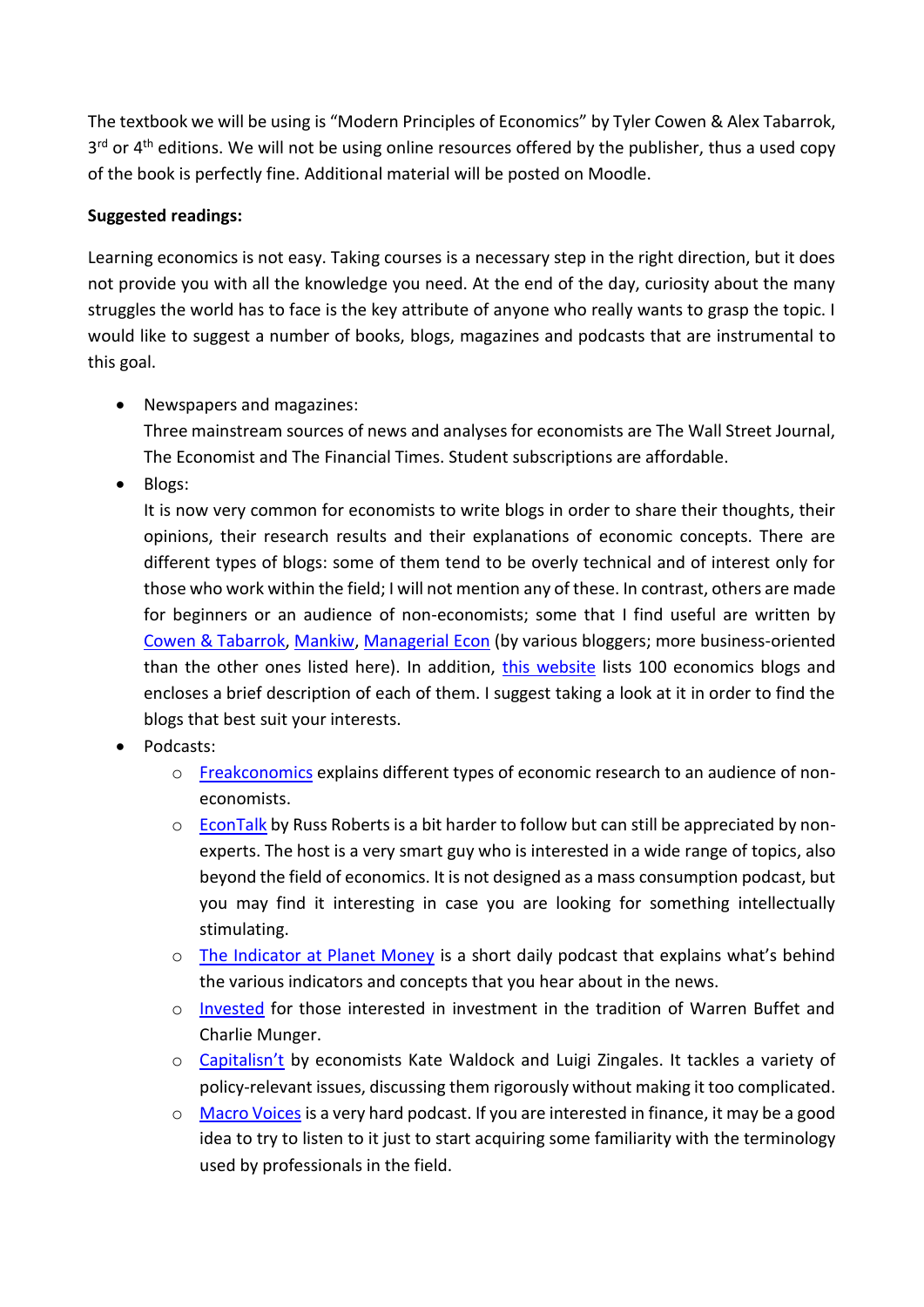- $\circ$  [Vox Talks:](https://voxeu.org/pages/vox-talks) podcast offered by the CEPR (Center for Economic Policy Research) where an economist is interviewed each week to discuss their research. Some episodes are hard to follow for non-experts, while others should be no problem.
- o [Peras y Manzanas](https://podtail.com/en/podcast/peras-y-manzanas/) by Valeria Moy (in Spanish): The host is an economist who applies economic principles to understand current economic issues (with a major focus on Mexico). If you understand Spanish, this is a great podcast to see how what we'll see in the course can be applied to the real world in a simple manner.
- Books:
	- o The Undercover Economist by Tim Harford. It provides a useful link between theoretical concepts and real world examples.
	- o Naked Economics by Charles Wheelan. It outlines several relevant concepts, mostly related to macroeconomics, in a simple and entertaining way.
	- $\circ$  The New Economy of Jobs by Enrico Moretti discusses the trends that are shaping today's economic environment. He focuses on the causes of the changing regional disparities within the US that determine the prosperity of some areas and the decline of others.
	- o New Ideas from Dead Economists by Todd D. Buchholz, if you are interested in the history of economic thought. The book is a review of the big ideas put forward by the most influential economists ever.
	- o Why Nations Fail by Daron Acemoglu & James A. Robinson, for those of you who are interested in economic growth and development. The authors are strong proponents of the idea that international differences in economic growth are caused primarily by institutional differences.
	- o Guns, Germs, and Steel by Jared Diamond, again if you are interested in economic growth and development; the author claims that geographical elements explain the wide differences in material standards of living that we observe now and have observed in the past. He looks at the deep roots of the development of various societies combining knowledge derived from different scientific fields.
	- o The American Economic Association provides a comprehensive list of books (and blogs) grouped by topic [here.](https://www.aeaweb.org/resources/students/books-and-links)

As Friedrich Hayek pointed out, "Any man who is only an economist is unlikely to be a good one", hence my ultimate suggestion would be to seek knowledge in the many disparate fields you might be interested in. Be curious and read books and newspapers, watch documentaries, listen to knowledgeable people, etc.

## **The requirement of students electing to enroll for credit only S/U**:

In order to receive a grade of S, students are required to take all exams and quizzes, complete all assignments, and earn a grade of C- or better. Conversion from letter grading to credit only (S/U) grading is subject to university deadlines. Refer to the Registration and Records calendar for deadlines related to grading. For more details refer to [https://policies.ncsu.edu/regulation/reg-](https://policies.ncsu.edu/regulation/reg-02-20-15/)[02-20-15/](https://policies.ncsu.edu/regulation/reg-02-20-15/)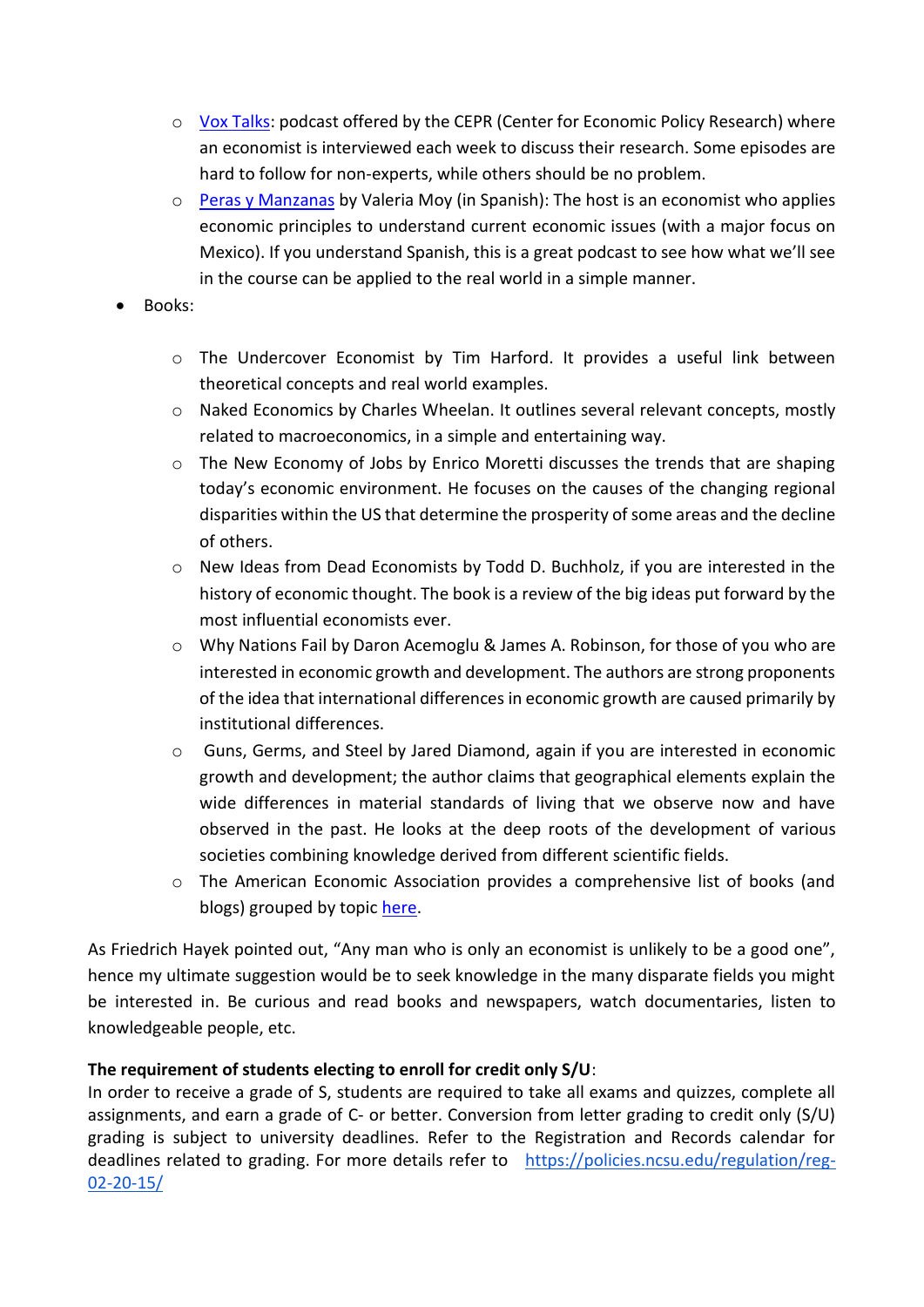## **The requirement of students electing to enroll for audit AU**:

Students auditing this course are required to take all exams and quizzes, and complete all assignments. For more details refer to: <https://policies.ncsu.edu/regulation/reg-02-20-04/>

### **Policy on Incomplete Grades**:

At the discretion of the instructor, students may be given an incomplete grade for work not completed because of a serious interruption in their work not caused by their own negligence (i.e., documented illness or family emergency occurring after a student has completed the majority of the course). An incomplete grade cannot be given, however, as a substitute for an F when the student's performance in the course is deserving of failing. An incomplete is only appropriate when the student's record in the course is such that the successful completion of particular assignments, projects, or tests missed as a result of a documented serious event would enable that student to pass the course. For this particular course, I do not anticipate the opportunity for an incomplete grade except in the case that all work has been completed with a passing grade in the course except for the final exam, and a serious unanticipated situation prohibits a student from completing the final. All such situations must be discussed with the instructor. The University policy on incomplete grades is located at: <https://policies.ncsu.edu/regulation/reg-02-50-03/>

### **Policy on Academic Integrity**:

The NC State University Honor Pledge: I have neither given nor received unauthorized aid on this test or assignment.

It is the understanding and expectation of the instructor that the student's signature on any test or assignment means that the student has upheld the University's Honor Pledge.

It is the responsibility of each student to understand the University's policy on academic integrity as defined in the Code of Student Conduct Policy located at: [https://policies.ncsu.edu/policy/pol-11-](https://policies.ncsu.edu/policy/pol-11-35-01/) [35-01/](https://policies.ncsu.edu/policy/pol-11-35-01/)

## **Statement for Students with Disabilities**:

Reasonable accommodations will be made for students with verifiable disabilities. In order to take advantage of available accommodations, students must register with Disability Services for Students at 1900 Student Health Center, Campus Box 7509, 515-7653. For more information on NC State's policy on working with students with disabilities, please see: <https://policies.ncsu.edu/regulation/reg-02-20-01/>

#### **Anti-Discrimination Statement**:

"NC State University provides equality of opportunity in education and employment for all students and employees. Accordingly, NC State affirms its commitment to maintain a work environment for all employees and an academic environment for all students that is free from all forms of discrimination. Discrimination based on race, color, religion, creed, sex, national origin, age, disability, veteran status, or sexual orientation is a violation of state and federal law and/or NC State University policy and will not be tolerated. Harassment of any person (either in the form of quid pro quo or creation of a hostile environment) based on race, color, religion, creed, sex, national origin, age, disability, veteran status, or sexual orientation also is a violation of state and federal law and/or NC State University policy and will not be tolerated. Retaliation against any person who complains about discrimination is also prohibited. NC State's policies and regulations covering discrimination, harassment, and retaliation may be accessed at <https://policies.ncsu.edu/policy/pol-04-25-05/>